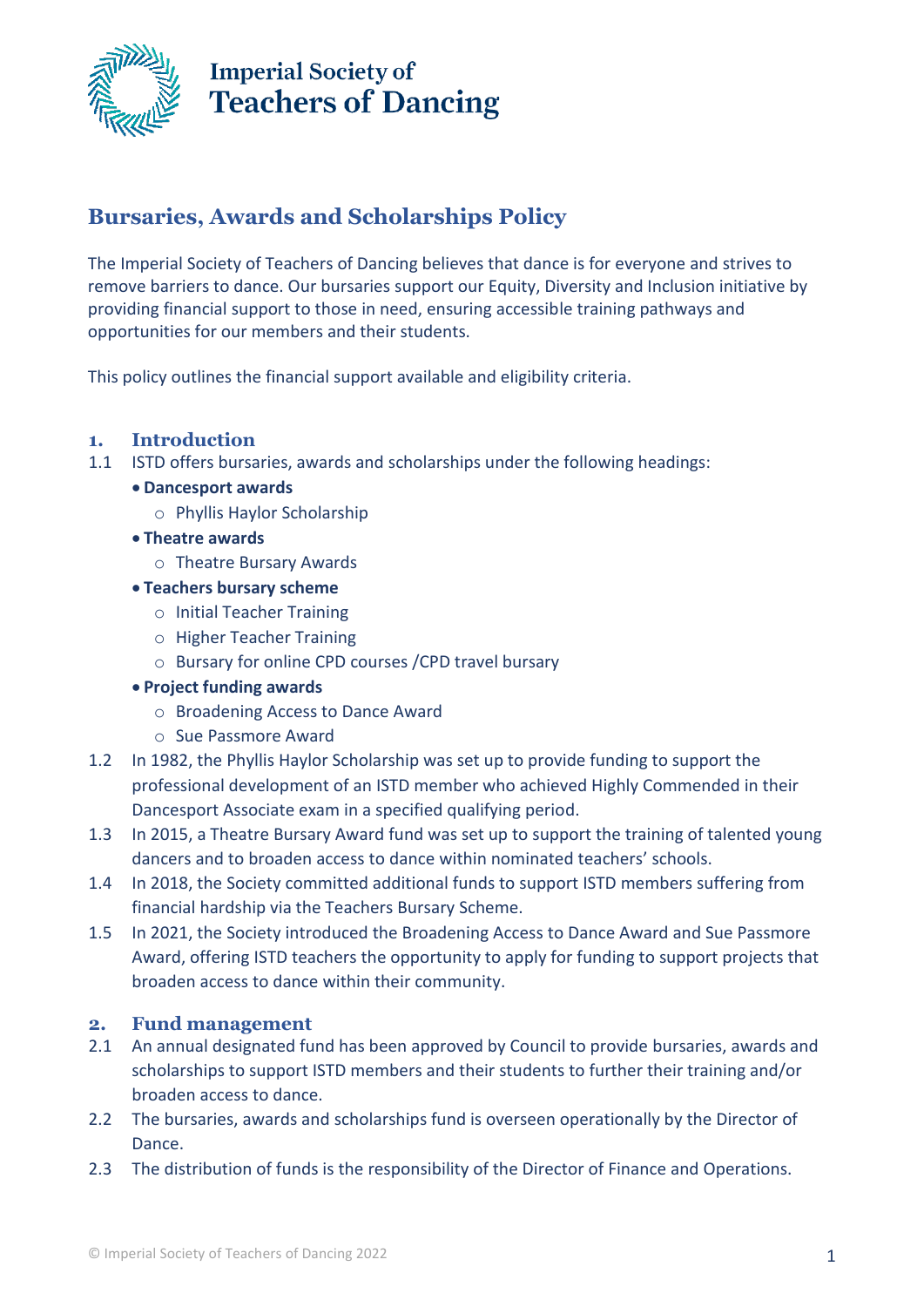

- 2.4 The Society endeavors to optimise the use of the bursaries, awards and scholarships fund to provide meaningful support to current members and students facing financial barriers to accessing training and providing opportunities for others to access dance.
- 2.5 The Society reserves the right to amend the application process and criteria for eligibility at any time.
- 2.6 The application process and eligibility criteria are regularly reviewed and any significant changes are subject to Council approval.
- 2.7 All bursaries are awarded on a discretionary basis and the ISTD is free to decide which applicants should receive bursary funding and the amounts they should receive.
- 2.8 The ISTD make decisions based on the information provided within each application and on the funds available.
- 2.9 ISTD decisions are final, individual feedback is not provided.
- 2.10 ISTD bursaries, awards and scholarships are awarded in accordance with this policy.
- 2.11 The ISTD reserves the right to withdraw any bursary, scholarship, or award scheme at any time, thus ceasing any new awards. Individuals in receipt of any bursary, scholarship or award which is being withdrawn shall continue to claim their funds in accordance with the terms of their acceptance.
- 2.12 The Society reserves the right to request feedback from recipients up to three years after their funding has expired.
- 2.13 Force majeure: In some instances, training may be halted due to extenuating circumstances. In such event, the Director of Dance will decide on an appropriate extension to be applied to all active recipients. Active recipients will be notified of any such extension via email from [bursaries@istd.org](mailto:bursaries@istd.org)
- 2.14 Applicants who are found to have made false statements or provide fabricated evidence on their application form will be barred from future applications for all awards and no further payments will be released.
- 2.15 Applicants who attempt to influence the award application process outside of the application process will be barred from receiving an award.
- 2.16 If low applications are received in any bursary, award or scholarship category, the Society reserves the right to postpone the award and re-open applications at a later date.

### **3. Intention**

#### 3.1 **Phyllis Haylor Scholarship.**

This award was introduced with the intention of supporting the winning teacher to further their dance training or higher qualifications.

### 3.2 **Theatre Bursary Awards**

These awards are designed to support students to further dance training or professional development. Teacher awards are to be used for development opportunities, community activity or to support students in financial need.

### 3.3 **Teachers Bursary Scheme**

This scheme was introduced to benefit those wishing to become or progress as a Society trained teacher in any genre. Financial bursaries provide support where finance may be a barrier, for teaching qualifications or to take part in courses, to ensure that our members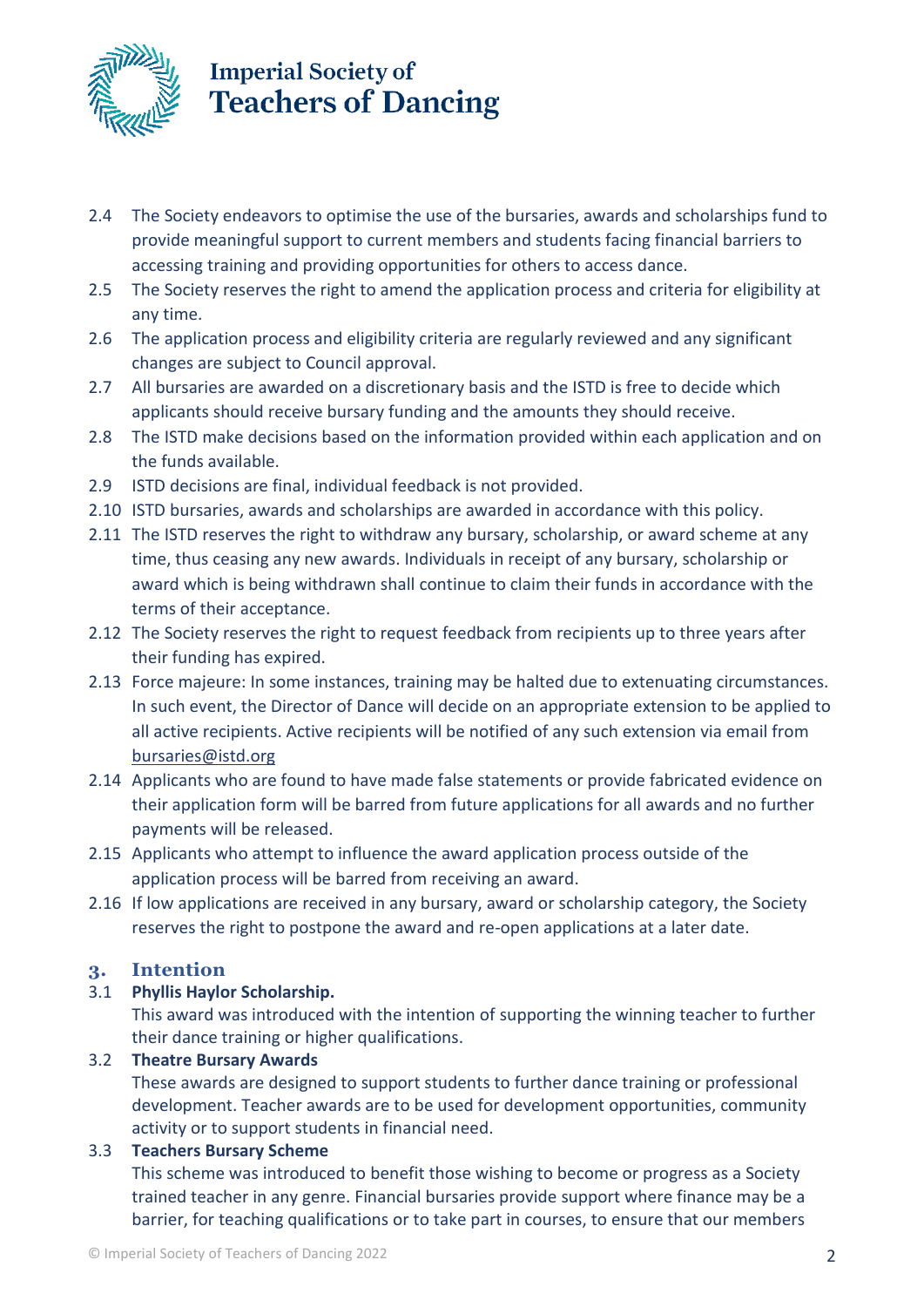

can invest in their own development and progress with their teaching journey.

**3.4 SUE PASSMORE AWARD & BROADENING ACCESS TO DANCE AWARD**  These awards provide an opportunity for Society members to apply for funding to support innovative projects that broaden access opportunities in their local community and further support our Equity, Diversity and Inclusion initiatives.

Procedures for applying for these awards are to be found in Appendices 1 to 4.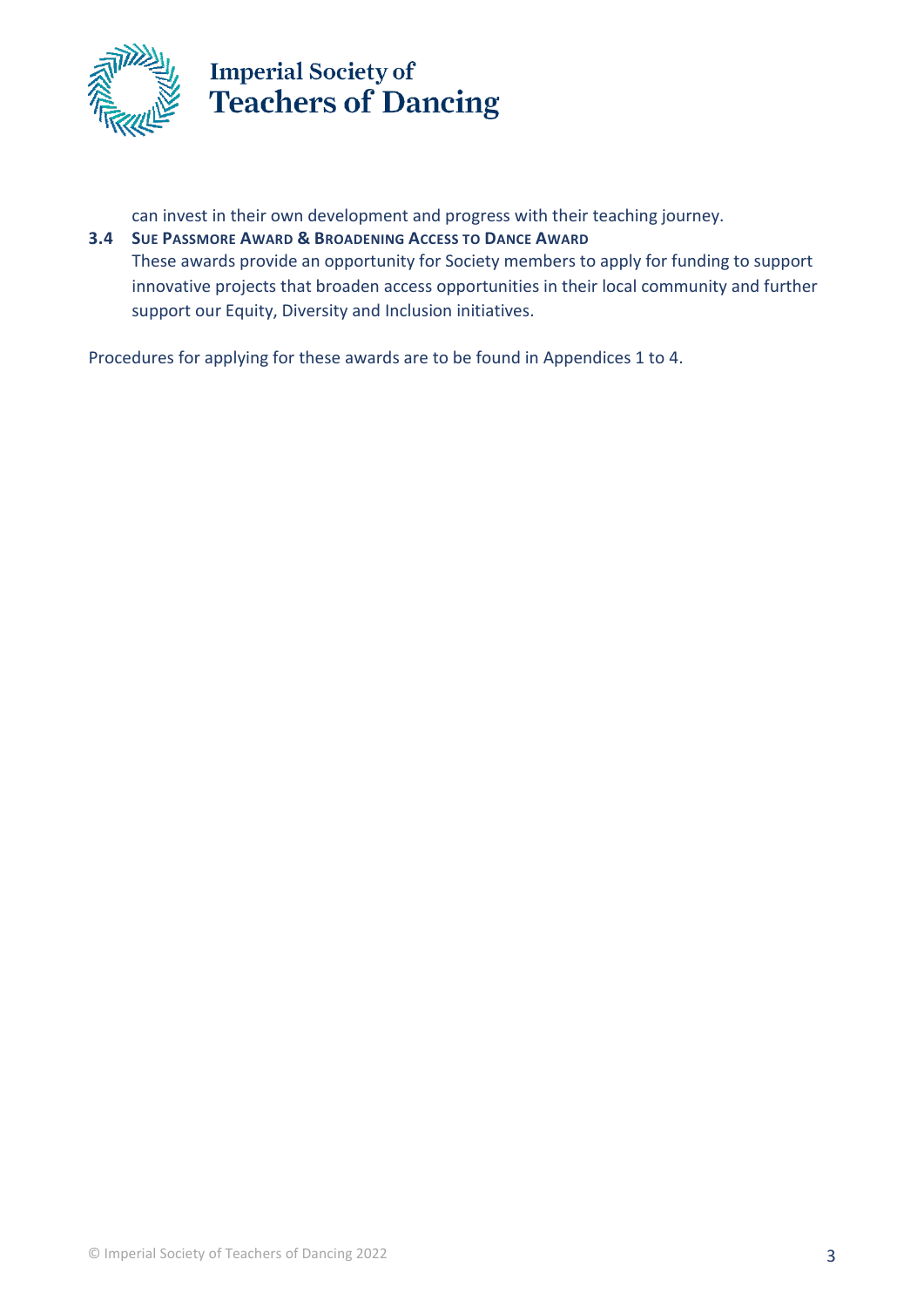

### **LIST OF APPENDICES**

#### **Appendix 1: Dancesport Awards**

o Phyllis Haylor Scholarship

### **Appendix 2: Theatre Awards**

o Theatre Bursary Awards

#### **Appendix 3: Teachers Bursary Scheme**

- o Initial Teacher Training
- o Higher Teacher Training
- o Bursary for online CPD courses /CPD travel bursary

### **Appendix 4: Project funding Awards**

- o Broadening Access to Dance Award
- o Sue Passmore Award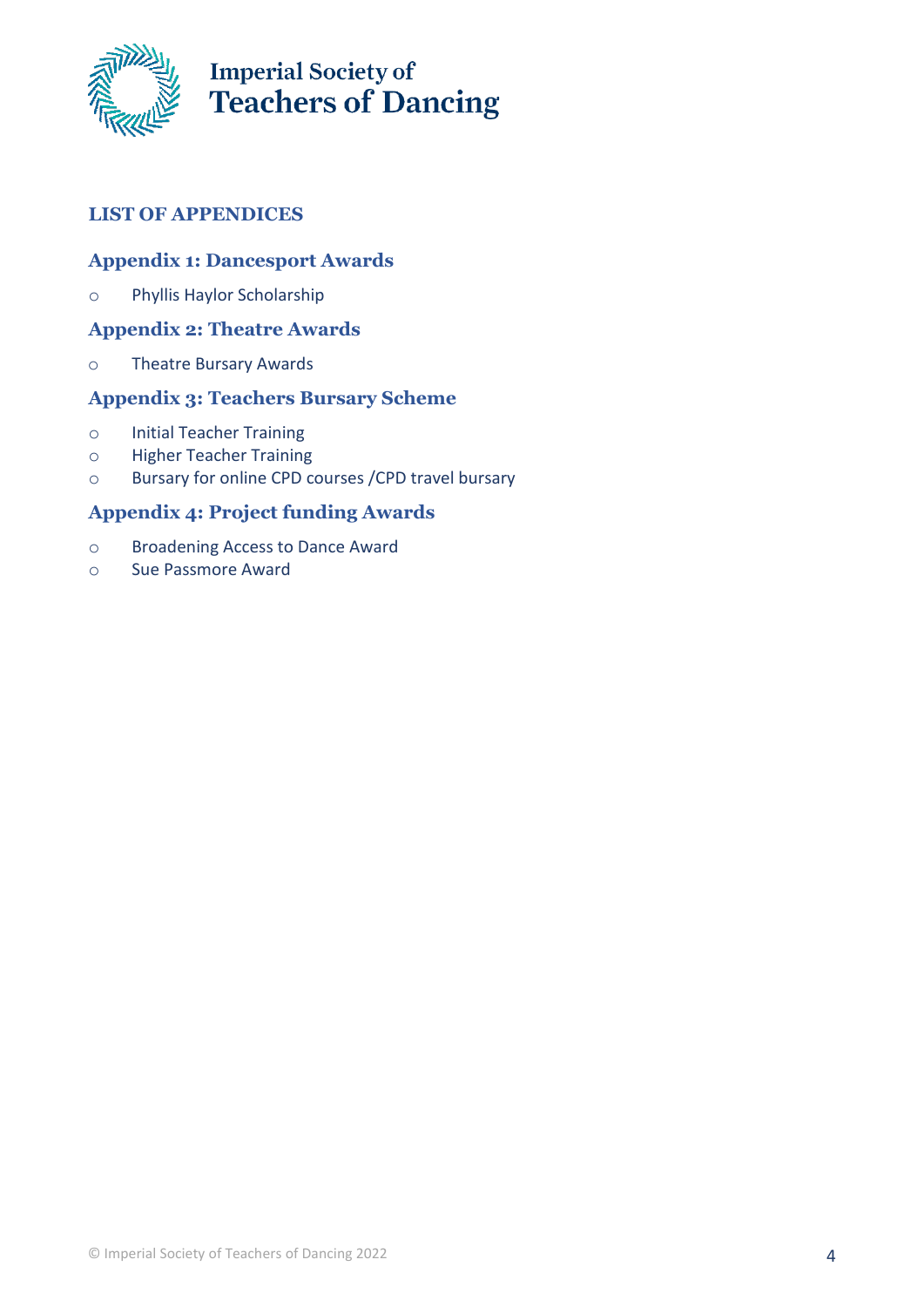

### **APPENDIX 1**

### **Dancesport Awards; Phyllis Haylor Scholarship application guidelines and terms and conditions**

#### **1.1 Eligibility**

- 1.1.1 Applicants must have achieved Highly Commended for their Associate qualification within the specified eligible timeframe.
- 1.1.2 Applicants must not hold any qualification higher than Associate in any genre.
- 1.1.3 Applicants may enter multiple times across numerous years.
- 1.1.4 Applicants must hold a Society membership that is paid up to date.
- 1.1.5 Individuals that have previously received this scholarship are not eligible to apply or receive it again.
- 1.1.6 ISTD staff are not eligible for this scholarship.

#### **1.2 Conditions**

- 1.2.1 Applications must be submitted by the application closing date. Late applications will not be considered.
- 1.2.2 Incomplete applications will not be considered.
- 1.2.3 Applicants must attend and take part in the Phyllis Haylor Scholarship presentation/interview on the date specified by the ISTD.
- 1.2.4 Applicants must give a verbal presentation up to 15 minutes in length on one of three specified topics and attend a subsequent interview. Applicants may present in any language, however, for non-English presentations applicants must provide a translator.
- 1.2.5 Funds are distributed once per annum.
- 1.2.6 Awarded funds cannot be used for training completed prior to the presentation date.
- 1.2.7 Recipients of all bursaries, awards and scholarships may be required to provide feedback on the process of application and the activity undertaken.

#### **1.3 Process**

- 1.3.1 Relevant Head(s) of Faculty Development for Dancesport agree presentation questions with the Director of Dance.
- 1.3.2 Head of Faculty Development(s) for Dancesport recruit one faculty representative from each Dancesport committee to form an expert panel, supported by the Director of Dance.
- 1.3.3 Applications open at specified times of the year and are advertised at [www.istd.org.](http://www.istd.org/) Opening dates vary. Members are notified of application opening dates via ISTD newsletters, social media and website.
- 1.3.4 Applications are made via an online form available at [www.istd.org](http://www.istd.org/) during opening dates. A PDF form can be requested from [bursaries@istd.org.](mailto:bursaries@istd.org)
- 1.3.5 Applications must be submitted by the application closing date.
- 1.3.6 Applications are shortlisted via a two-stage review.
- 1.3.7 Shortlisted applicants are invited to stage two; presentation and interview with an expert panel.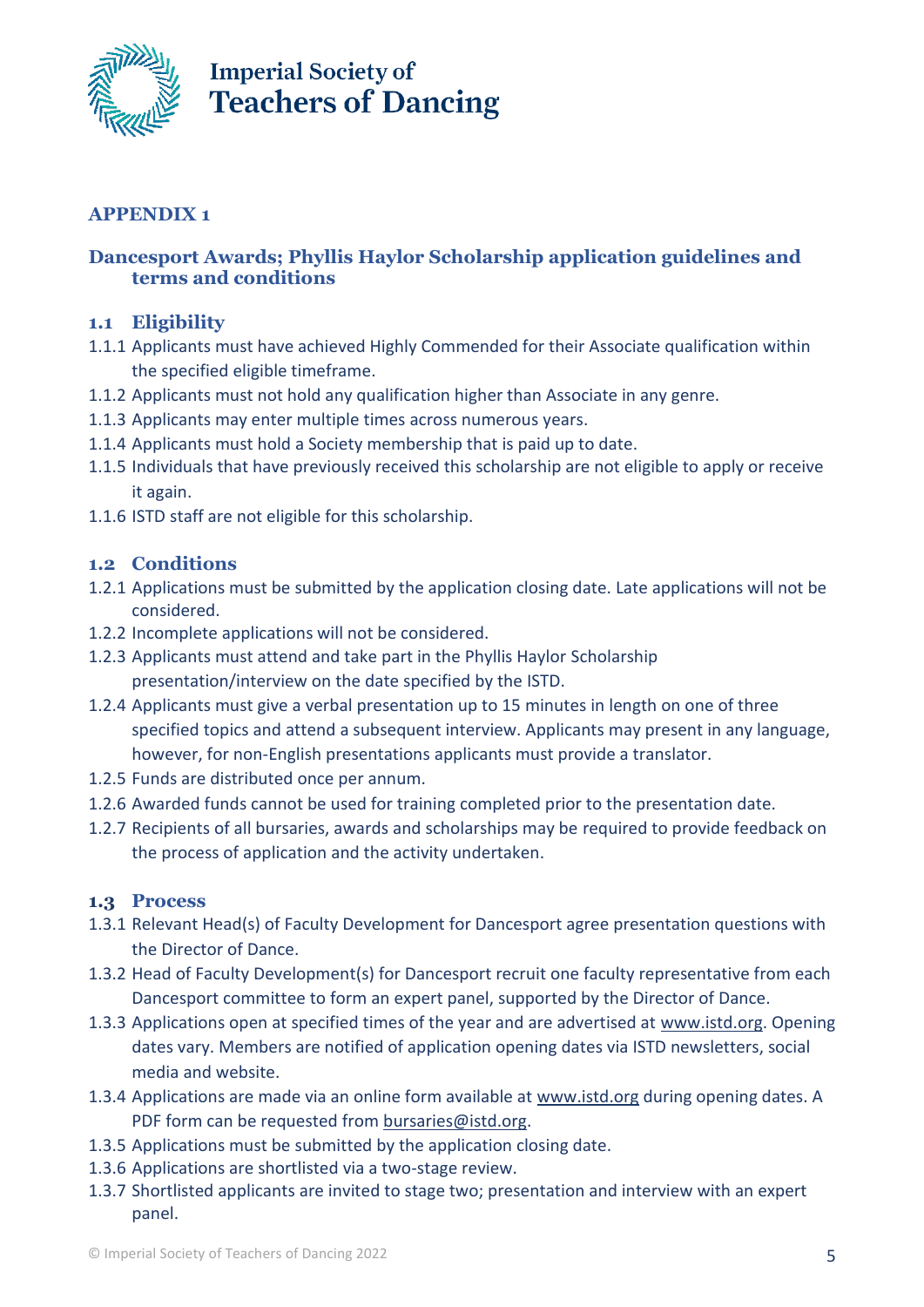

### **1.4 Application Review**

- 1.4.1 Applications are reviewed within one month after the application closing date.
- 1.4.2 Applications undergo a three-stage review process by two members of the Extended Leadership Team and a Director. At least one member of staff involved in the review process will be a Dancesport subject specialist.
- 1.4.3 First and second stage recommendations are reviewed, where recommendations differ, the applications are taken for third stage review.
- 1.4.4 Third stage review is conducted by the Director of Dance. The third stage reviewer identifies shortlist to be invited to present.
- 1.4.5 Recommendations are made for invitation to stage two of application process.
- 1.4.6 The Dance Department sets the schedule of presentations and notifies the expert panel.
- 1.4.7 Applicants are notified of their presentation date and time via email to the address provided on the application form.
- 1.4.8 The panel make decisions based on the presentation given and subsequent interview. Individual feedback is not provided.

### **1.5 Application outcomes**

- 1.5.1 All applicants are contacted by email via the email address provided on the application form confirming if they have been shortlisted for stage two of the application process.
- 1.5.2 All applicants are contacted by email via the email address provided on the application form confirming the outcome of their application by within one month of the presentation date.
- 1.5.3 Individual feedback is not provided.
- 1.5.4 Successful applicants are required to complete an acceptance form within 20 working days of receiving the outcome. Failure to complete the form may result in the bursary being withdrawn from the individual.

#### **1.6 Allocation of funds** Winner £2,000

| <b>TOTAL</b> | £2,000 |
|--------------|--------|
|              |        |

### **1.7 Scholarship fund management**

- 1.7.1 Acceptable requests include but are not limited to: intensive training courses, one to one coaching, dance lessons/training fees, travel to access intensive training in other countries.
- 1.7.2 Unacceptable requests include but are not limited to: dance clothes/shoes, exam fees, audition fees, membership fees.
- 1.7.3 Funds are held by ISTD and must be claimed within a two year period from the date of confirmation of the scholarship. After two years, the fund expires and any remaining funds are no longer available to the individual.
- 1.7.4 Requests to use funds and claims to reimburse expenditure are sent to [bursaries@istd.org.](mailto:bursaries@istd.org)
- 1.7.5 Where requests to use funds meet the requirements outlined in 1.7.1, the Dance Department will approve the request and process the claim.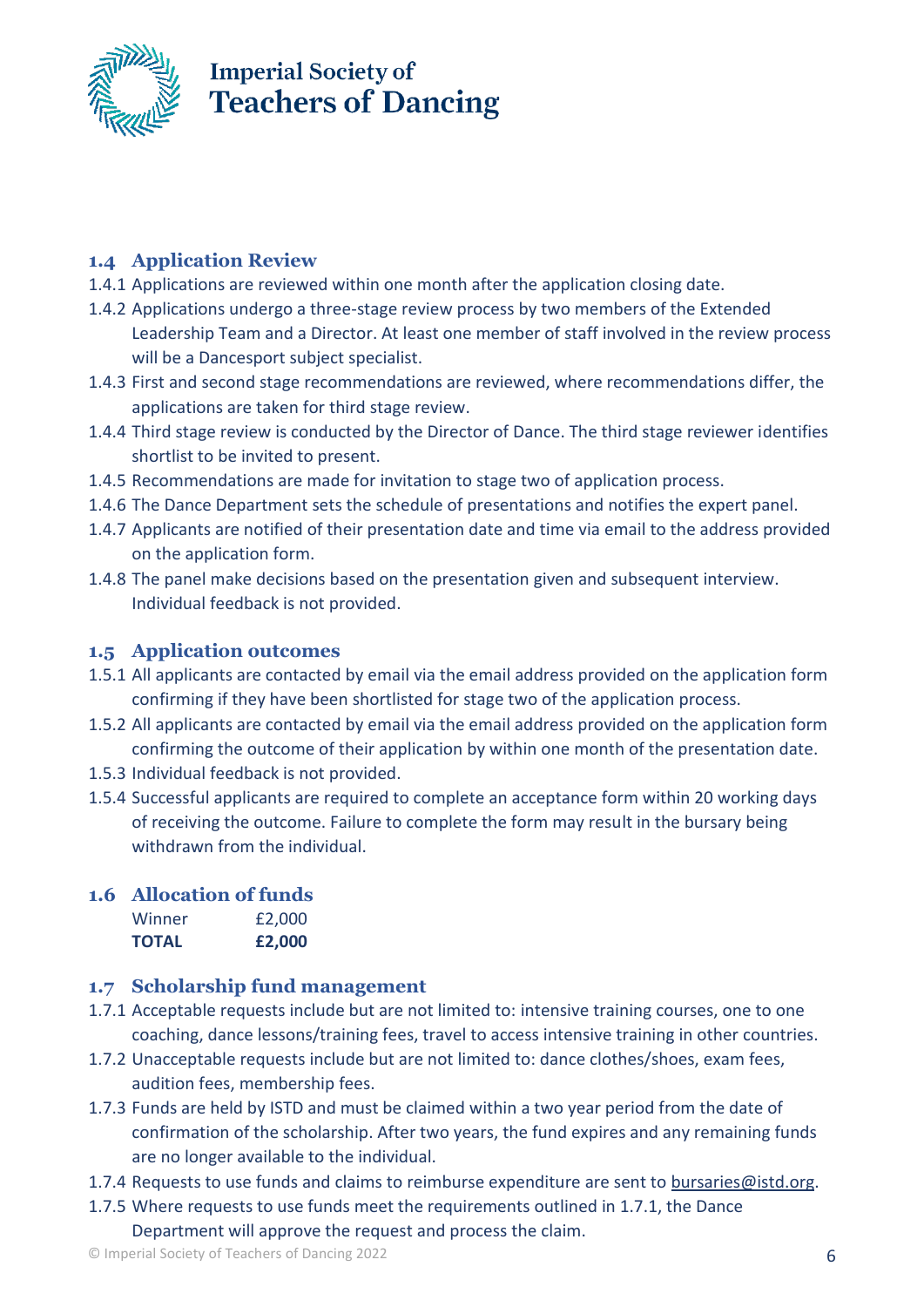

- 1.7.6 Where requests differ from items stated in 1.7.1, requests will be shared with the relevant HOFD via email. If HOFD approve use of funds, claim form can be completed with accompanying proof of payment from the recipient. If the request is declined, the recipient will be notified and no claim will be submitted.
- 1.7.7 The Dance Department notifies ISTD finance department of the award winner and amount of money.
- 1.7.8 If the amount being claimed by the recipient exceeds the amount remaining in their fund, a part reimbursement will be made.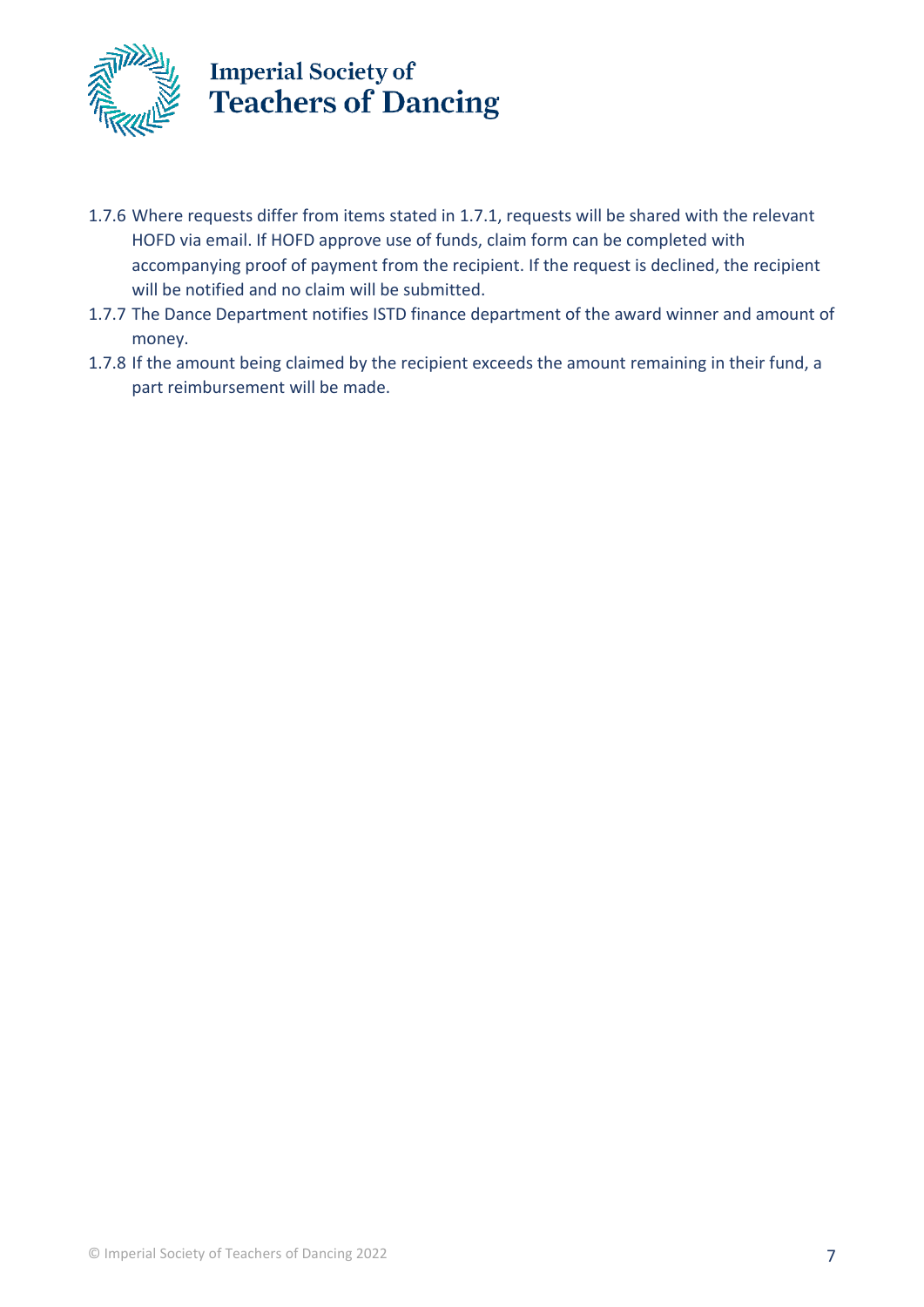

### **APPENDIX 2**

### **Theatre awards: Theatre Bursary Awards application guidelines and terms and conditions**

#### **2.1 Eligibility**

- 2.1.1 Two competitors are nominated by each theatre faculty from genre competition events in the year preceding the awards. If a genre competition event has not taken place, nominees will be decided upon at the discretion of the faculty committee. The competitor and their teacher are both eligible to win funds.
- 2.1.2 A nominated competitor may only represent one faculty in any one year. If the same competitor is nominated by more than one faculty at the same time, the competitor is required to choose the faculty they wish to represent.
- 2.1.3 Competitors must fit in to defined age categories: Junior (11-14 years on 1 September the previous calendar year to the awards) and Senior (15-18 Years on 1 September the previous calendar year to the awards).
- 2.1.4 Winning competitors are eligible to take part in the awards more than once, but entries must be in different genres.

#### **2.2 Conditions**

- 2.2.1 Funds are distributed once per annum.
- 2.2.2 Competitors must attend and take part in the Bursary Awards event on the date specified by the ISTD.
- 2.2.3 Competitors must perform a solo of no longer than two minutes in the genre of the nominating faculty.
- 2.2.4 Senior competitors must perform a contrasting solo of no longer than two minutes.
- 2.2.5 Competitor's teachers must have a current, fully paid ISTD membership.

#### **2.3 Process**

- 2.3.1 Head(s) of Faculty Development notify Dance Department representative of nominated student and teacher for each genre.
- 2.3.2 Dance Department contacts nominee teachers to invite them and their student to take part. Teacher is required to formally accept the invitation via completion of an online form. Once acceptance to participate is received, further paperwork is sent to the teacher and parent/carer of the nominated student to complete.
- 2.3.3 ISTD organises and promotes the event.
- 2.3.4 ISTD recruits a panel of industry experts to adjudicate the event, supported by the Director of Dance. Where the Director of Dance is not available, another Director will deputise.
- 2.3.5 The panel agrees a winner and commendation in each age category. The panel make decisions based on the performance given.

### **2.4 Allocation of funds**

| Senior winner       | £450 |
|---------------------|------|
| Senior commendation | £300 |
| Junior winner       | £450 |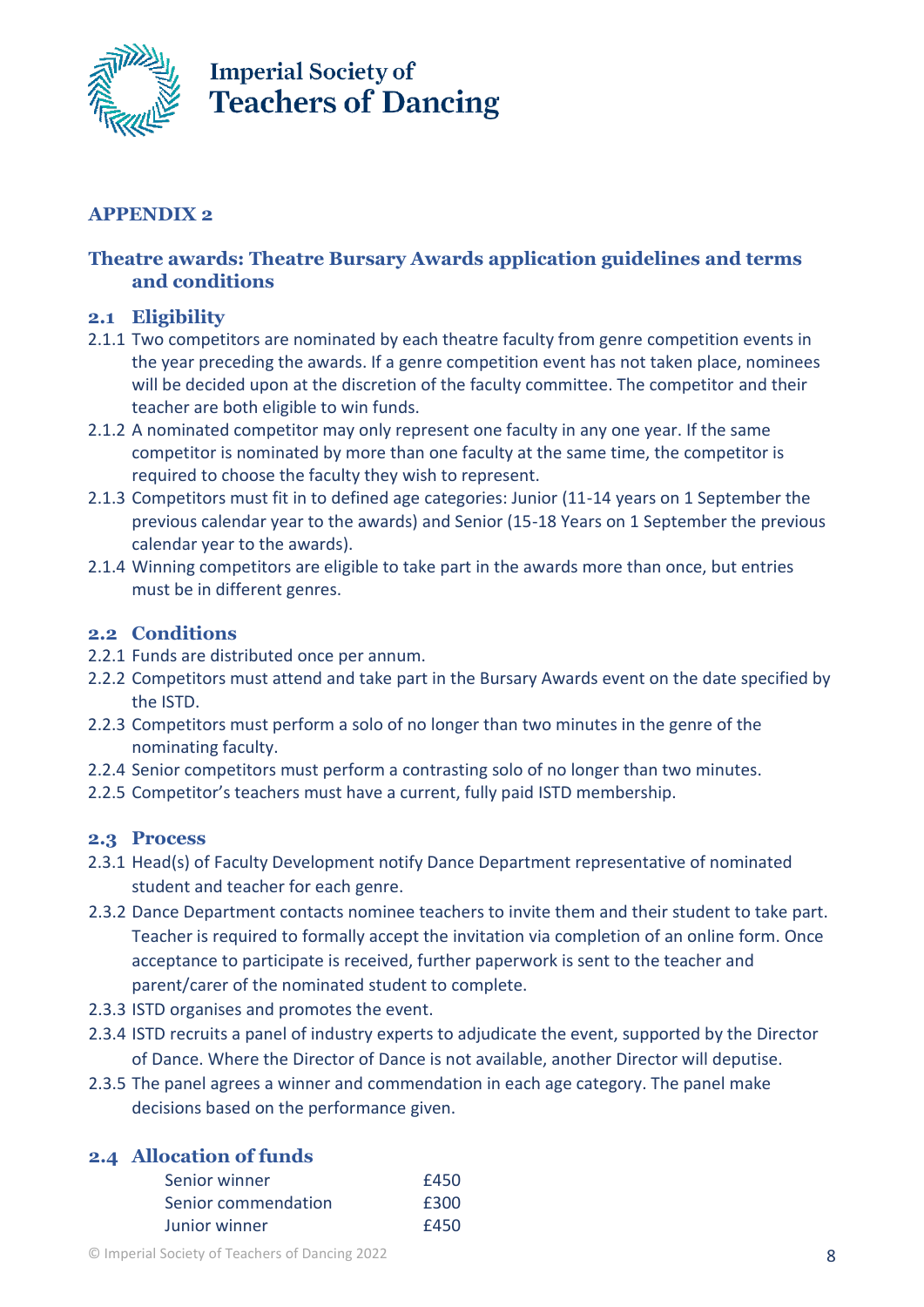

| Junior commendation         | £300                     |
|-----------------------------|--------------------------|
| Senior winner teacher       | £1,000                   |
| Senior commendation teacher | £750                     |
| Junior winner teacher       | £1,000                   |
| Junior commendation teacher | £750                     |
| Nominated teachers x10      | £5,000 (£500 each)       |
| <b>TOTAL AWARDED</b>        | £10,000 to 18 recipients |
| Event expenditure           | £3,000                   |
| TOTAL                       | £13,000                  |
|                             |                          |

### **2.5 Student bursary fund management, terms and conditions**

- 2.5.1 Outcome letters are sent by email via the email address included on the acceptance to participate form.
- 2.5.2 Students are required to formally accept their bursary via completion of an online form within 20 working days of receiving their outcome letter.
- 2.5.3 Acceptable requests for student bursaries include: intensive training courses, one to one coaching, dance training fees, travel to access intensive training in other countries.
- 2.5.4 Unacceptable requests include: dance clothes/shoes, exam fees, audition fees, membership fees.
- 2.5.5 Funds are held by ISTD for use within a one year period.
- 2.5.6 Requests to use funds and claims to reimburse expenditure are sent to [bursaries@istd.org.](mailto:bursaries@istd.org)
- 2.5.7 Where requests to use funds meet the requirements outlined in 4.6.3, the Head of Projects and Strategic Events will approve the request and process the claim.
- 2.5.8 Where requests differ from items stated in 2.5.3, requests will be shared with the relevant HOFD via email. If HOFD approve use of funds, a claim form can be completed with accompanying proof of payment from the recipient. If the request is declined, the recipient will be notified and no claim will be submitted.
- 2.5.9 After one year, the fund expires and any remaining funds are no longer available to the individual.
- 2.5.10 Recipients of all bursaries, awards and scholarships may be required to provide feedback on the process of application and the activity undertaken.

### **2.6 Teacher bursary fund management, terms and conditions**

- 2.6.1 Outcome letters will be sent by email via the email address included on the acceptance to participate form.
- 2.6.2 Teachers are required to formally accept their bursary via completion of an online form within 20 working days of receiving their outcome letter.
- 2.6.3 Acceptable use of teacher bursary funds include (but are not limited to): providing free classes at local schools (secondary, primary, SEN), building expertise to deliver unique experiences for students, community engagement workshops (care homes, community groups), free workshops/taster/open day events, supporting class/exam/competition/festival fees for students in financial need, providing uniform for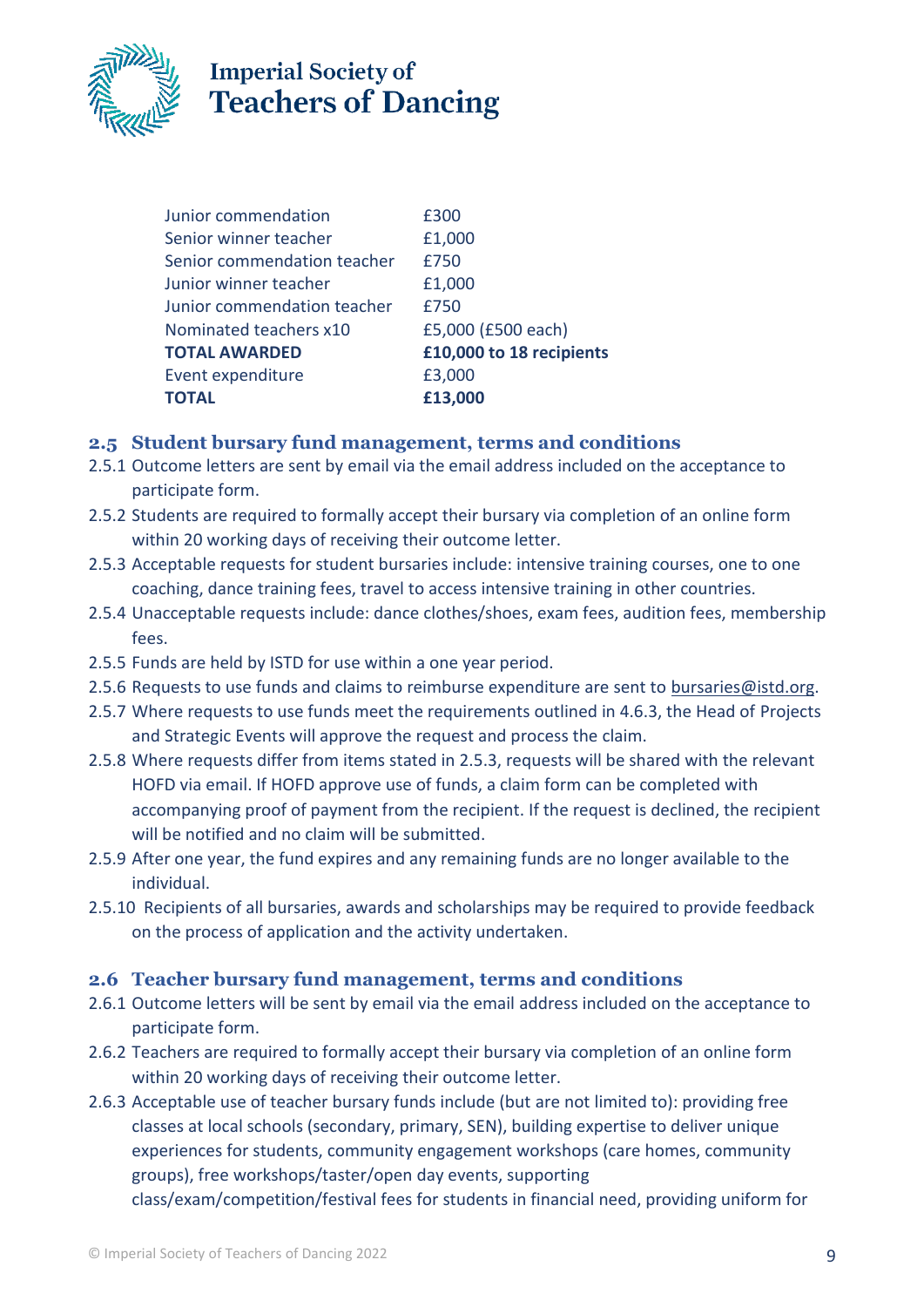

students in financial need, providing class support for inclusions of students with additional needs, CPD for teachers at the school.

- 2.6.4 Queries about use of the funds should be sent in writing to [bursaries@istd.org.](mailto:bursaries@istd.org)
- 2.6.5 50% of bursary funds are sent to the school bank account or teachers business account upfront in year 1.
- 2.6.6 Evidence of expenditure (e.g. receipts, invoices and proof of payment) is required before 2<sup>nd</sup> half of bursary funds are sent in year 2.
- 2.6.7 Evidence of expenditure in year two is required in order to close the account.
- 2.6.8 Recipients of all bursaries, awards and scholarships may be required to provide feedback on the process of application and the activity undertaken.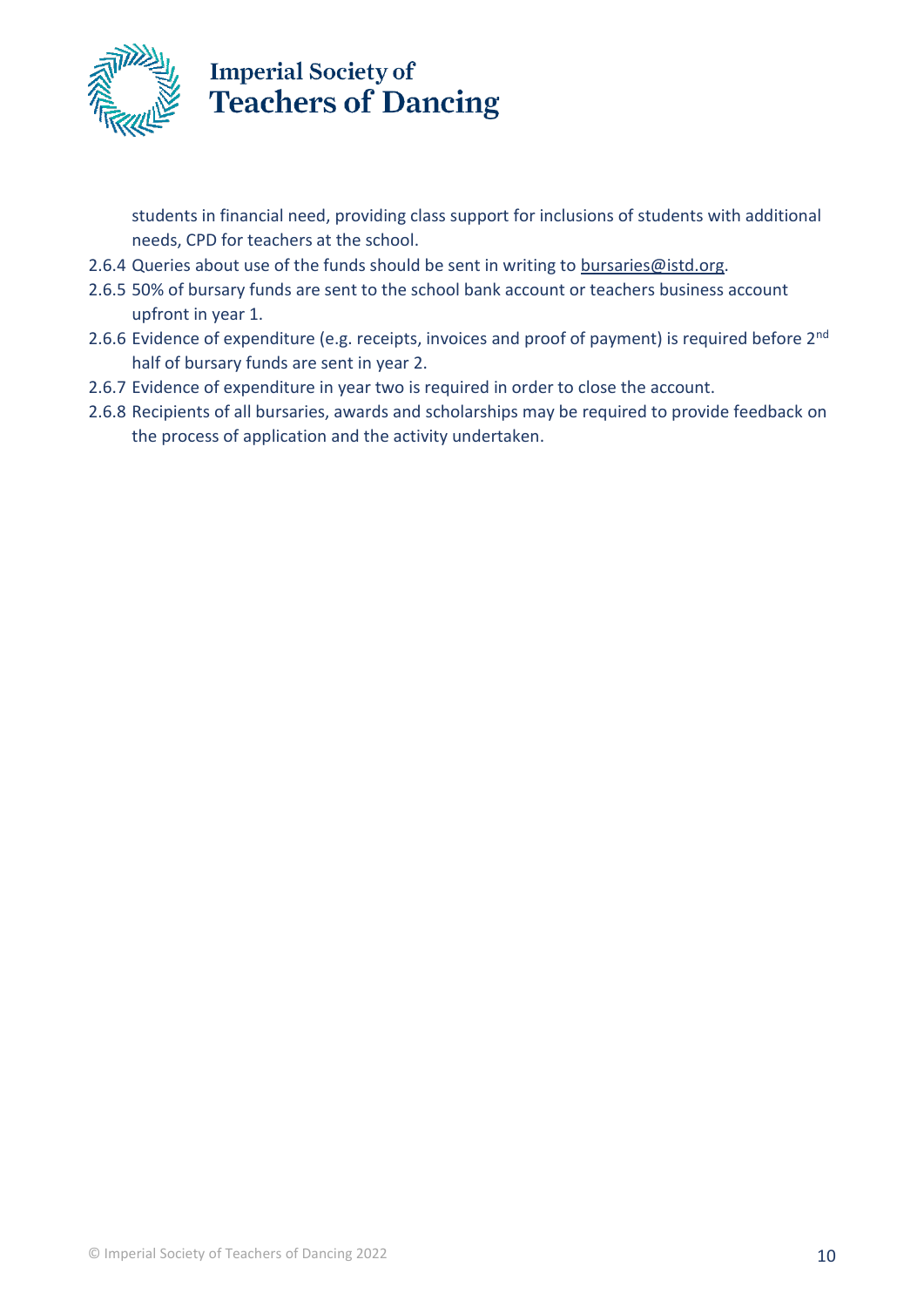

### **APPENDIX 3**

### **Teachers' Bursary Scheme; application guidelines and terms and conditions**

#### **3.1Eligibility**

- 3.1.1. Applicants must hold a Society membership that is paid up to date. If applying for a course and not yet a member of the Society, application for membership must be processed before funds are released.
- 3.1.2. Applicants in receipt of a bursary in the last three years are not eligible to apply, this includes the Teachers Bursary Scheme and the Phyllis Haylor Scholarship.
- 3.1.3. ISTD staff are not eligible for this bursary.

#### **3.2 Conditions**

- 3.2.1 Applications must be submitted by the application closing date. Late applications will not be considered.
- 3.2.2 Incomplete applications will not be considered.
- 3.2.3 Bursary funds cannot be used for training completed before the application closing date.
- 3.2.4 Applications must include supporting evidence as requested in the application form.
- 3.2.5 Once an award has been made, the recipient may not apply for a bursary for three years.
- 3.2.6 Bursary funds cannot be used to cover rent/mortgage payments or household bills.
- 3.2.7 If a recipient leaves their course, they are required to notify ISTD in writing. ISTD reserves the right to recoup funds from the individual if funding has been provided and training has not been completed.
- 3.2.8 ISTD must be notified of any changes to training providers/ADC's in writing. ISTD reserves the right to withhold funds if the training provider/ADC changes and ISTD have not been notified.
- 3.2.9 Recipients are required to provide feedback regarding the award when requested by ISTD.
- 3.2.10 More applications are expected than funds available, therefore, not all applicants who meet the criteria will receive a bursary.
- 3.2.11 Recipients of all bursary awards and scholarships may be required to provide feedback on the process of application and the activity undertaken.

#### **3.3 Conditions (Initial and Higher Teacher Training Bursaries)**

- 3.3.1 Applicants must be applying to, have secured a place or have begun training with an ISTD Approved Dance Centre/Training provider for the relevant qualification. Funds will only be released once a place on a course has been secured and confirmed by the training provider.
- 3.3.2 Applicants undertaking the Diploma in Dance Education or Diploma in Dance Pedagogy must have a minimum of one year left of training, (this may be an academic year).
- 3.3.3 Applications can be made to support a maximum of three years of training.
- 3.3.4 Applications are made to support the qualification in one genre only (Initial Teacher Training).
- 3.3.5 Bursaries are for the specified qualification and associated costs only. Funds may not be used to support additional dance training, e.g. if the DDE is being studied as part of a broader programme of full time study, only fees for the DDE are covered by this bursary.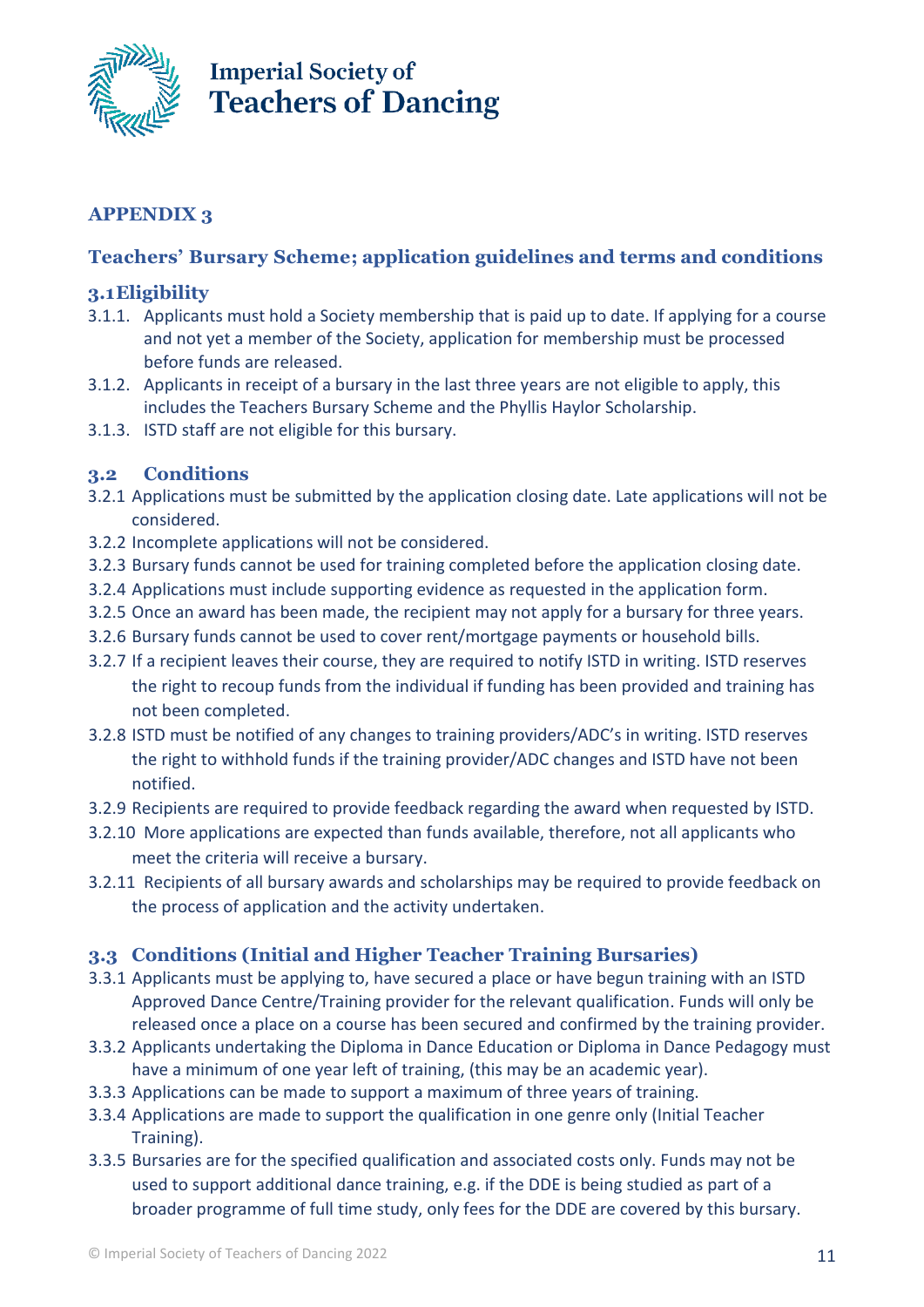

### **3.4 Conditions (Online CPD Courses 2021 Bursary)**

- 3.4.1 Applicants must identify an online course(s) or short term training programme run/recognised by the Imperial Society of Teachers of Teachers of Dancing.
- 3.4.2 Date of course/training must be a minimum of one month after the closing date of the application.

#### **3.5 Application process**

- 3.5.1 Applications open at specified times of the year and are advertised at [www.istd.org.](http://www.istd.org/) Opening dates vary.
- 3.5.2 Only one application can be made per application round.
- 3.5.3 Members are notified of application opening dates via Society newsletters, social media and website.
- 3.5.4 Applications are made via an online form available at [www.istd.org](http://www.istd.org/) during opening dates. A PDF form can be requested from [bursaries@istd.org.](mailto:bursaries@istd.org)
- 3.5.5 Applications must be submitted by the application closing date. Late applications will not be considered.
- 3.5.6 Incomplete applications will not be considered.
- 3.5.7 Where evidence is required, this must be submitted at the point of application. The Society cannot guarantee the acceptance of supporting documentation after the closing date of the application.
- 3.5.8 Applications may be supported by a reference where applicable.

### **3.6 Reference form**

- 3.6.1 The Society only requires a reference where evidence to support the application is not available.
- 3.6.2 The referee should be a professional who knows the applicant well and is able to verify the applicants' circumstances.
- 3.6.3 The referee should not be related to the applicant.
- 3.6.4 Contact details for the referee must be included on the reference form.
- 3.6.5 The applicant is responsible for notifying referees that they may be contacted by the Society.

### **3.7 Application**

- 3.7.1 Applications are considered on the basis of their own merit. The following considerations are evaluated:
	- Personal and financial circumstances
	- Capacity to undertake training
	- Commitment to inclusive practice
	- Genre
	- Geographical access to training opportunities
- 3.7.2 All supporting evidence required must be provided.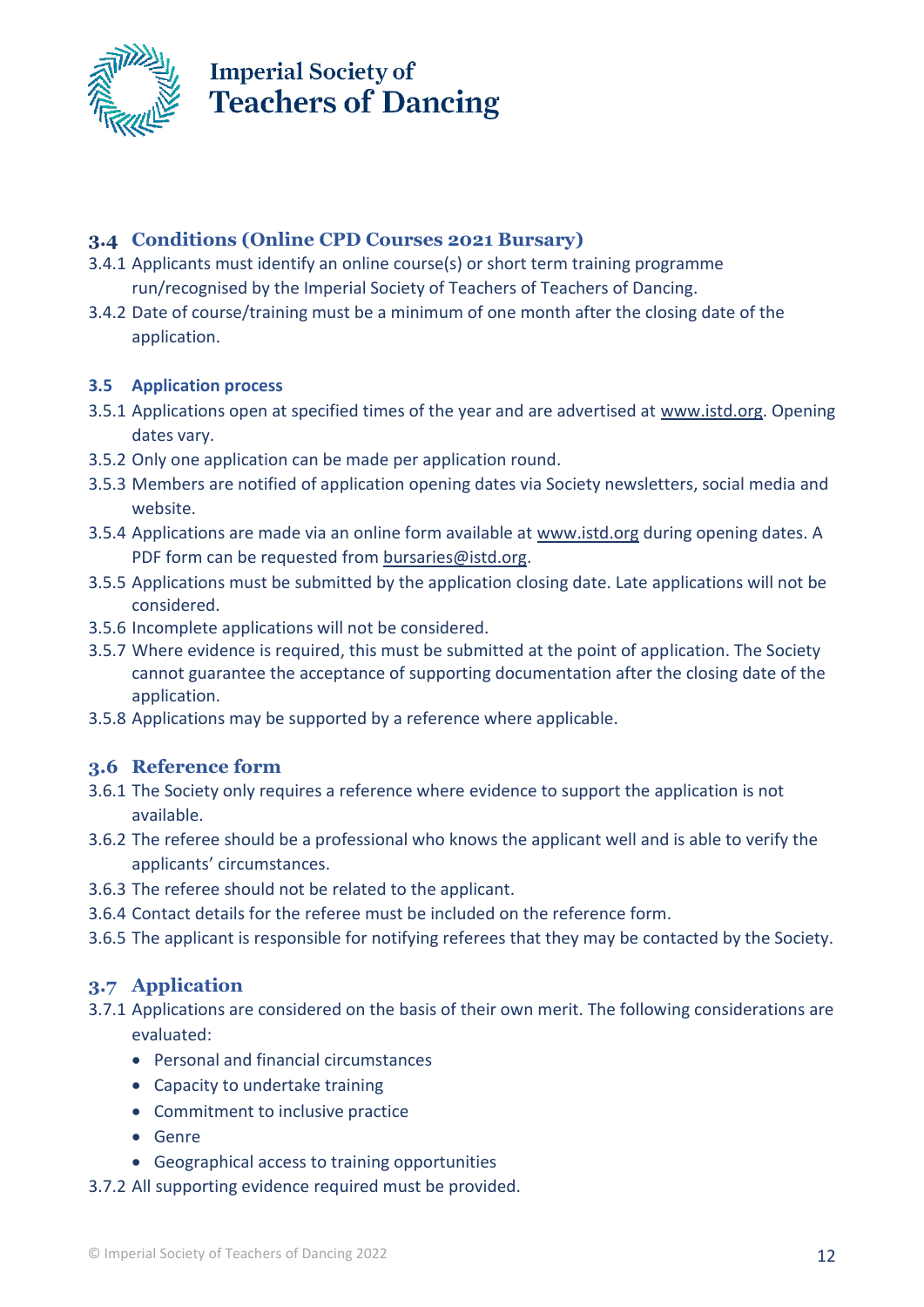

### **3.8 Application Review**

- 3.8.1 Applications are reviewed after the application closing date.
- 3.8.2 Applications undergo a three stage review process by two members of the Extended Leadership Team and the Director of Dance.
- 3.8.3 First and second stage recommendations are reviewed, where recommendations differ, the applications are taken for third stage review.
- 3.8.4 Third stage review is conducted by the Director of Dance and/or the Director or Education. The third stage review may confirm or suggest alterations to the allocation of bursary funds and these will be conditional to the bursary award being made.
- 3.8.5 The third stage review marks the end of the application process.

### **3.9 Application outcomes**

- 3.9.1 All applicants are notified of the outcome of their application via email from [bursaries@istd.org](mailto:bursaries@istd.org) to the address provided on the application form within eight weeks of the application closing date.
- 3.9.2 Unsuccessful applicants are notified of the appeals process.
- 3.9.3 Individual feedback is not provided.
- 3.9.4 Successful applicants are required to complete an acceptance form within 20 working days of receiving the outcome. Failure to complete the form may result in the bursary being withdrawn from the individual.
- 3.9.5 Training providers are notified of successful applicants via email from [bursaries@istd.org](mailto:bursaries@istd.org) and required to confirm their place on the relevant training course. Funds will not be released until confirmation is received.

### **3.10 Appeals process**

- 3.10.1 Applicants may appeal their bursary outcome if there has been a significant change of circumstances since the submission of the initial application.
- 3.10.2 Applicants are advised that the outcome of the appeal may result in a reduction in the funding originally awarded.
- 3.10.3 Appeals must be submitted via the online form within five working days of receiving the outcome of the application.
- 3.10.4 Appeals undergo a review by a member of Extended Leadership staff who was not involved in the initial application review process.
- 3.10.5 The Director of Finance and Operations may be included in the process of appeal where appropriate.
- 3.10.6 Applicants are notified of the outcome of their appeal within 15 working days of the appeal being received.
- 3.10.7 Outcomes of appeal decisions are final.

### **3.11 Allocations of funds**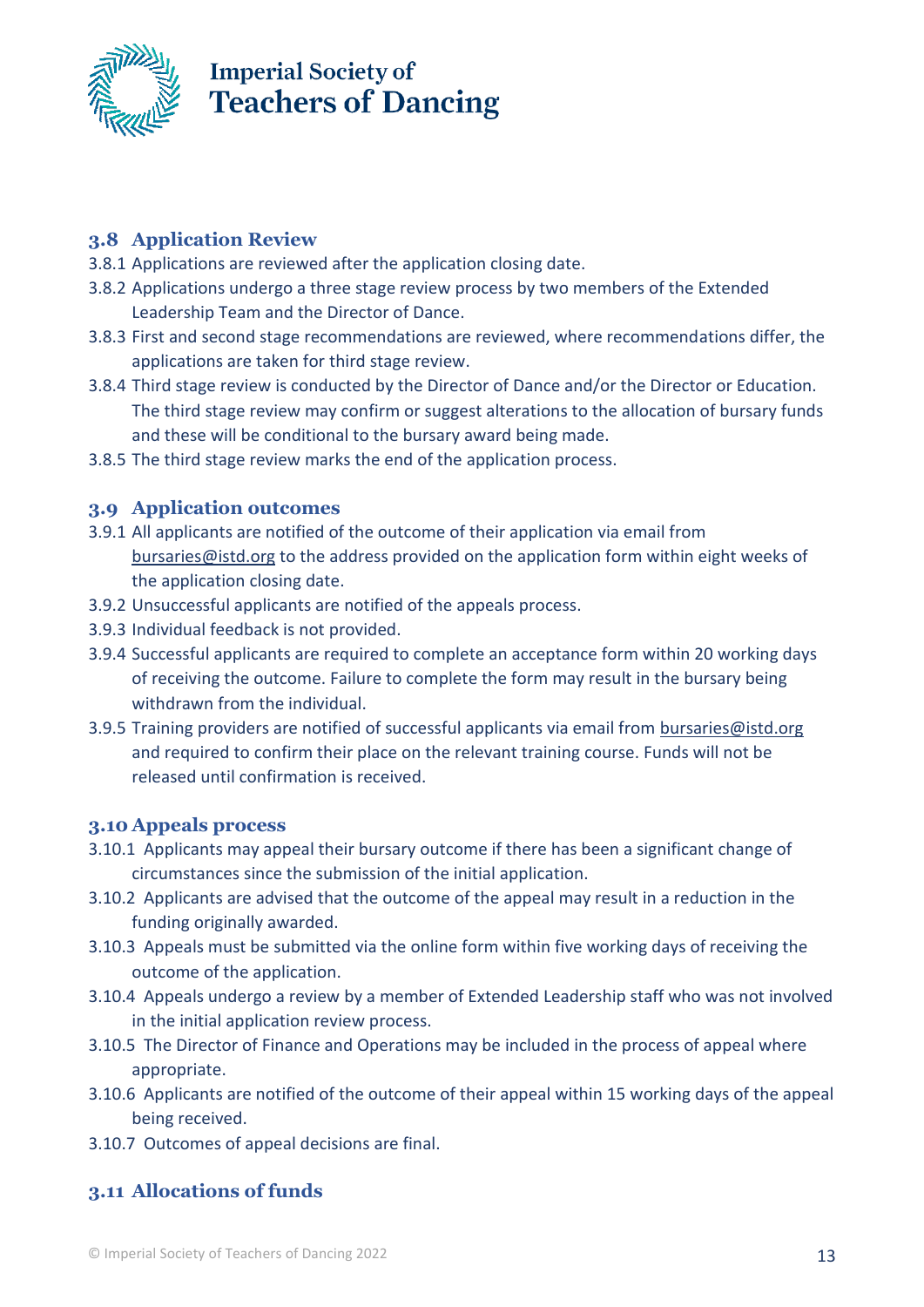

- 3.11.1 Online CPD Courses Bursary (in place of Travel Bursary for International Members for 2021 & 2022) – up to £225 for a maximum of 5 online courses
- 3.11.2 Initial Teacher Training Bursary (Diploma in Dance Education & Dancesport Associate) up to £5,000
- 3.11.3 Higher Teacher Training Bursary (Diploma in Dance Pedagogy) up to £2,000

### **3.12 Fund management, terms and conditions**

- 3.12.1 Travel by car can be claimed at 0.45ppm.
- 3.12.2 Where training is being delivered by ISTD, funds are transferred internally and allocated to the relevant finance code.
- 3.12.3 Bursary recipients are required to complete an online claim form to request reimbursement for expenses and training fees.
- 3.12.4 Bursary recipients may request that fees are paid from ISTD directly to the training provider. Requests must be made in writing to **bursaries@istd.org**. Head of Projects and Strategic Events is responsible for approving requests.
- 3.12.5 Requests to extend the duration of the bursary must be made in writing to [bursaries@istd.org.](mailto:bursaries@istd.org) Approval of extensions is made by the Head of Projects & Strategic Events and will be confirmed in writing by email from [bursaries@istd.org.](mailto:bursaries@istd.org) ISTD finance department are notified of extension in writing by email.
- 3.12.6 Bursary funds will automatically expire after three years from the point at which they are made unless otherwise agreed in writing.
- 3.12.7 If there has been no draw down activity within 12 months of the award, the award will be cancelled unless otherwise approved in writing. Applicants may re-apply in future years.
- 3.12.8 Recipients of all bursaries, awards and scholarships may be required to provide feedback on the process of application and the activity undertaken.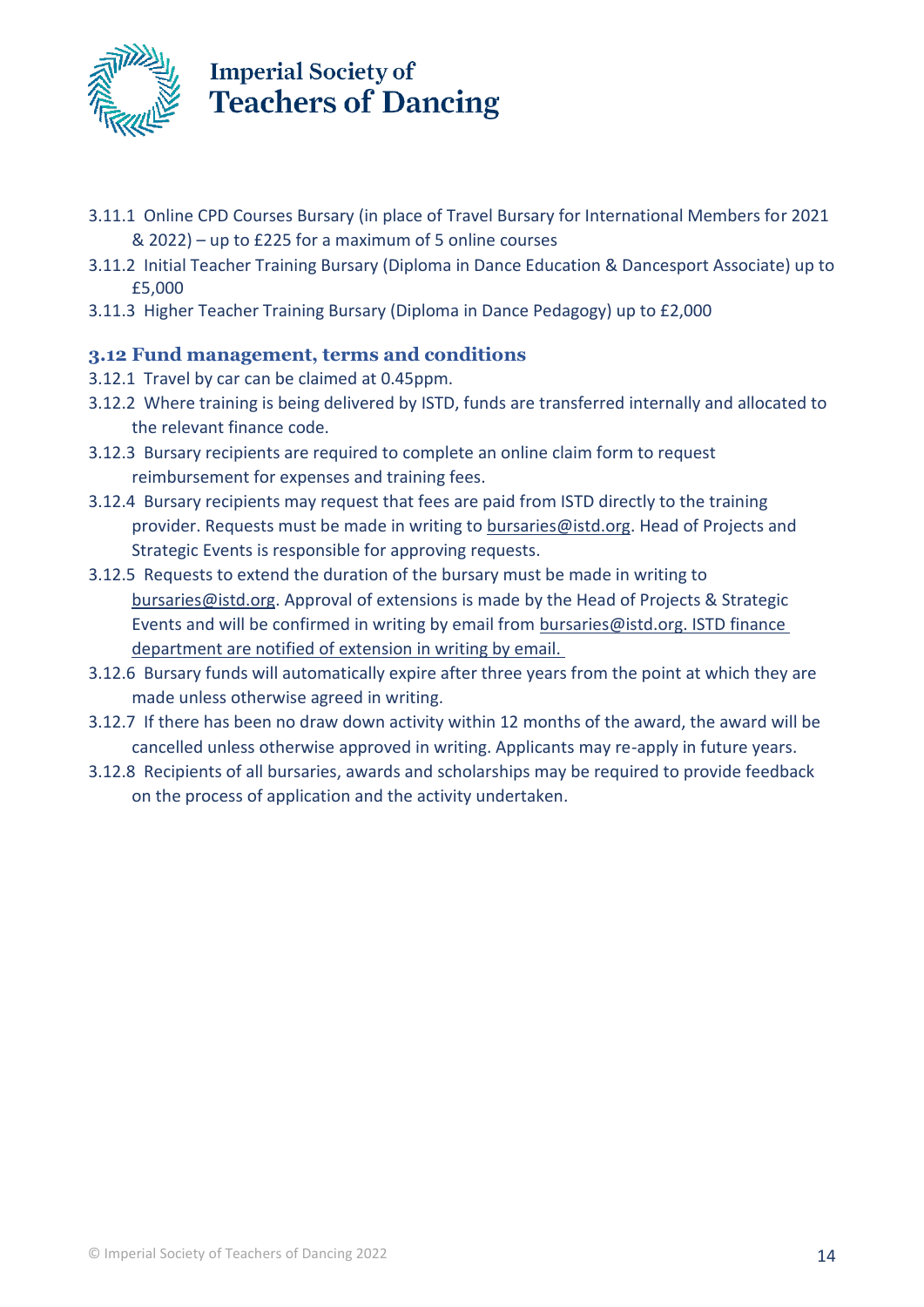

### **APPENDIX 4**

### **Project funding Awards; Sue Passmore Award and Broadening Access to Dance Award application guidelines and terms and conditions**

### **4.1Eligibility**

- 4.1.1 Applicants must hold a Society membership that is paid up to date.
- 4.1.2 Applicants that achieved their first ISTD teaching qualification in the last five years are eligible for the Sue Passmore Award only.
- 4.1.3 Applicants that have held their ISTD teaching qualification for more than five years are eligible for the Broadening Access to Dance Award only.
- 4.1.4 Individuals that have previously received this award are not eligible to apply or receive it again.

### **4.2 Conditions**

- 4.2.1 Applications must be submitted by the application closing date for the application round. Late applications will not be considered.
- 4.2.2 Incomplete applications will not be considered.
- 4.2.3 Applications must meet all six criteria.
- 4.2.4 Applications can be for a new or existing project, however, funding cannot be used for activity that has already taken place.
- 4.2.5 Applications must be costed in the currency of where the activity is planned to take place.
- 4.2.6 Based on the information provided on the application form, the panel may require a condition to be met before funding is released to the recipient. Any conditions will be agreed by the Director of Dance and specified in the outcome letter.

### **4.3 Process**

- 4.3.1 Applications open at specified times of the year and are advertised at [www.istd.org.](http://www.istd.org/) Opening dates vary.
- 4.3.2 Only one application can be made per application round.
- 4.3.3 Members are notified of application opening dates via Society newsletters, social media and website.
- 4.3.4 Applications are made via an online form available at [www.istd.org](http://www.istd.org/) during opening dates. A PDF form can be requested from [bursaries@istd.org.](mailto:bursaries@istd.org)
- 4.3.5 Applications must be submitted by the application closing date.
- 4.3.6 Applications must include a project budget.

### **4.4 Award criteria**

- 4.4.1 Innovative and practicable approach to broadening access to dance.
- 4.4.2 Detailed and viable project plan.
- 4.4.3 Detailed and viable budget.
- 4.4.4 Consideration of how the project could support broadening access to dance long term/in the future.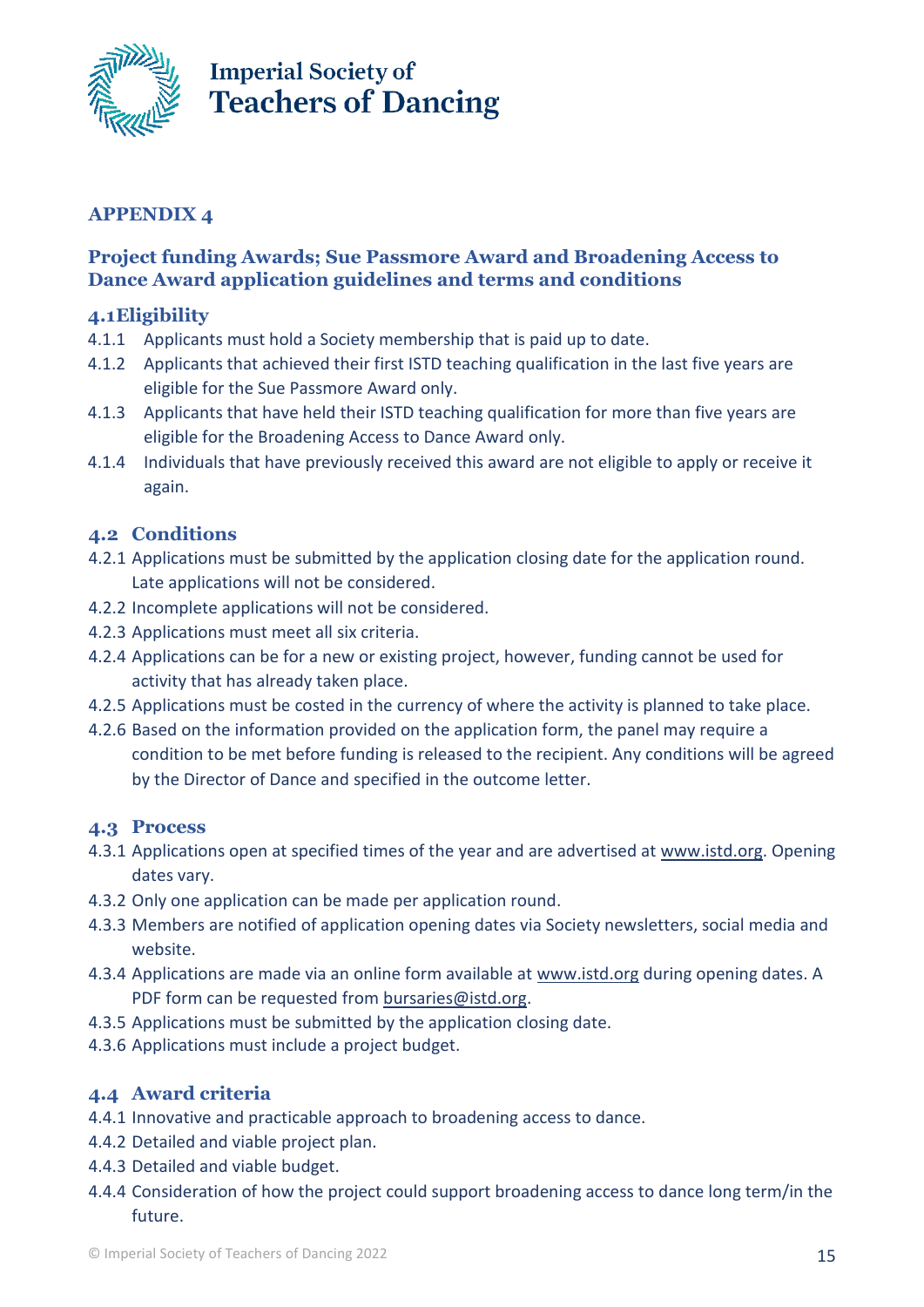

- 4.4.5 Commitment to effectively share project outcomes and experience with members.
- 4.4.6 Suitable experience/CPD/Mentor support identified to support the successful delivery of the project.

### **4.5 Application Review**

- 4.5.1 Applications are reviewed after the application closing date.
- 4.5.2 Applications undergo a three-stage review process by two members of the Extended Leadership Team and a panel.
- 4.5.3 First and second stage recommendations are made and shortlisted applications are reviewed by a panel.
- 4.5.4 Third stage review is conducted by a panel. The panel confirm which applicants will receive awards and any conditions to be met before funds are released.
- 4.5.5 The panel's decision is final.

### **4.6 Application outcomes**

- 4.6.1 All applicants are notified of the outcome of their application via email from [bursaries@istd.org](mailto:bursaries@istd.org) to the email address provided on the application form within eight weeks of the application closing date.
- 4.6.2 Individual feedback is not provided.

### **4.7 Allocation of funds**

| <b>TOTAL</b>       | £8,000 to 4 recipients |
|--------------------|------------------------|
| 4 awards of £2,000 | £8,000                 |

#### **4.8 Fund management, terms and conditions**

- 4.8.1 Successful applicants are required to formally accept their award via completion of an online form within 20 working days of receiving the outcome.
- 4.8.2 The panel may request conditions to the award being made which must be met by the applicant within a reasonable timeframe, as stated in the outcome letter, before funds are released.
- 4.8.3 Funds will be released to the recipient in three stages. After the first round of funding is provided, the recipient will be required to provide evidence of expenditure before the next round of funding is released. The same process will be applied before the final stage of funding is complete.
- 4.8.4 Evidence of expenditure for stage three of funding is required in order that the account can be closed.
- 4.8.5 The award has been made based on the project detailed in the application.
- 4.8.6 Where changes to the initial project plan occur, these must be detailed in writing and emailed to [bursaries@istd.org](mailto:bursaries@istd.org) as soon as possible. Changes must be approved by the Society in writing, and will be communicated by email from [bursaries@istd.org.](mailto:bursaries@istd.org)
- 4.8.7 Queries about use of the funds should be sent in writing to [bursaries@istd.org.](mailto:bursaries@istd.org)